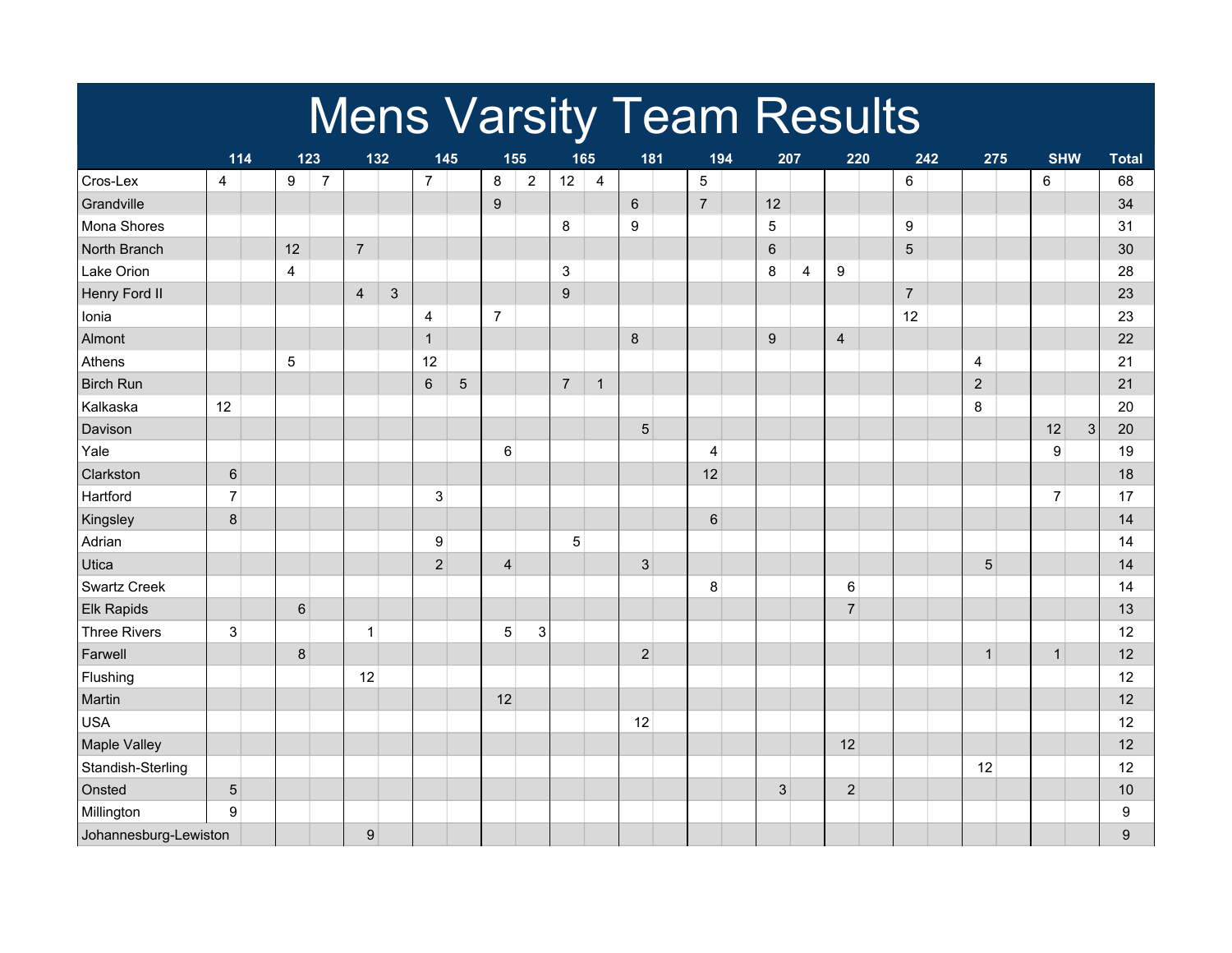| Delton Kellogg        |  |            |         |             |                |                | $\boldsymbol{9}$ |              |                |                |                           |                         | 9              |
|-----------------------|--|------------|---------|-------------|----------------|----------------|------------------|--------------|----------------|----------------|---------------------------|-------------------------|----------------|
| Paw Paw               |  |            |         |             |                |                | $\mathbf{1}$     |              |                | $\bf 8$        |                           |                         | $9\,$          |
| <b>EPBP</b>           |  |            |         |             |                |                |                  |              |                |                | 9                         |                         | 9              |
| <b>CLHS</b>           |  | $\bf 8$    |         |             |                |                |                  |              |                |                |                           |                         | 8              |
| Marine City           |  | $\,6\,$    |         |             |                |                | $\overline{2}$   |              |                |                |                           |                         | 8              |
| De La Salle           |  |            | $\bf 8$ |             |                |                |                  |              |                |                |                           |                         | 8              |
| Bentley               |  |            |         |             |                |                |                  |              | $\bf 8$        |                |                           |                         | 8              |
| Bendle                |  |            |         |             |                |                |                  |              |                |                |                           | $\bf 8$                 | 8              |
| Independent(Sullivan) |  |            |         |             |                | $\overline{7}$ |                  |              |                |                |                           |                         | $\overline{7}$ |
| Grant                 |  |            |         |             |                |                |                  | $\sqrt{7}$   |                |                |                           |                         | $\overline{7}$ |
| <b>BENZIE CENTRAL</b> |  |            |         |             |                |                |                  |              | 3              | 4              |                           |                         | $\overline{7}$ |
| Delton Kellogg        |  |            |         |             |                |                |                  |              |                |                | $\overline{7}$            |                         | $\overline{7}$ |
| Holly                 |  |            |         |             | $\,6\,$        |                |                  |              |                |                |                           |                         | 6              |
| Berrien Springs       |  |            |         |             |                |                |                  |              |                |                | $6\phantom{a}$            |                         | 6              |
| Gull Lake             |  | $\sqrt{5}$ |         |             |                |                |                  |              |                |                |                           |                         | 5              |
| Montague              |  |            |         |             |                |                |                  |              | $\overline{5}$ |                |                           |                         | 5              |
| Edwardsburg           |  |            |         |             |                |                |                  |              |                |                | $\ensuremath{\mathsf{3}}$ | $\boldsymbol{2}$        | 5              |
| Port Huron            |  |            |         |             |                |                |                  |              |                |                |                           | $\overline{5}$          | 5              |
| Traverse City West    |  |            |         |             |                | $\overline{4}$ |                  |              |                |                |                           |                         | 4              |
| Ann Arbor Skyline     |  |            |         |             |                |                |                  |              |                |                |                           | $\overline{\mathbf{4}}$ | 4              |
| Marcellus             |  |            |         |             |                |                | $\mathfrak{S}$   |              |                |                |                           |                         | 3              |
| Kearsley High School  |  |            |         |             |                |                |                  |              |                | $\sqrt{3}$     |                           |                         | 3              |
| Northview Public      |  | $\sqrt{2}$ |         |             |                |                |                  |              |                |                |                           |                         | $\overline{2}$ |
| Pinconning            |  |            |         |             | $\overline{2}$ |                |                  |              |                |                |                           |                         | $\overline{2}$ |
| Whitehall             |  |            |         |             |                |                |                  | $\sqrt{2}$   |                |                |                           |                         | $\overline{2}$ |
| St Clair High School  |  |            |         |             |                |                |                  |              |                | $\overline{2}$ |                           |                         | $\overline{2}$ |
| Brighton              |  |            |         | $\mathbf 1$ |                |                |                  |              |                |                |                           |                         | -1             |
| Independent(Kaake)    |  |            |         |             |                | $\mathbf{1}$   |                  |              |                |                |                           |                         |                |
| Climax-Scotts         |  |            |         |             |                |                |                  | $\mathbf{1}$ |                |                |                           |                         |                |
| Morenci               |  |            |         |             |                |                |                  |              | $\mathbf{1}$   |                |                           |                         | 1              |
| Dowagiac              |  |            |         |             |                |                |                  |              |                | $\mathbf{1}$   |                           |                         | -1             |
|                       |  |            |         |             |                |                |                  |              |                |                |                           |                         |                |
|                       |  |            |         |             |                |                |                  |              |                |                |                           |                         |                |
|                       |  |            |         |             |                |                |                  |              |                |                |                           |                         |                |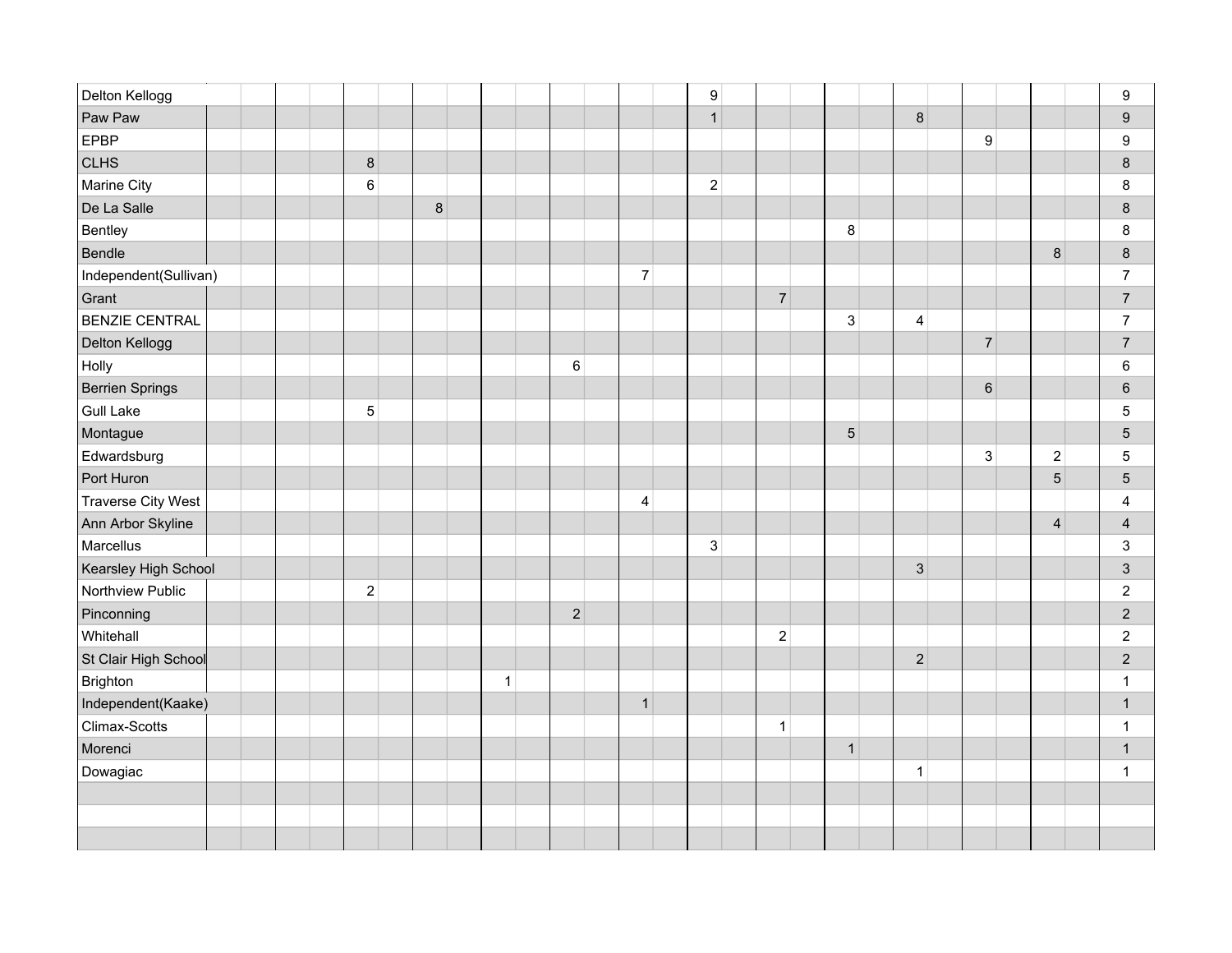| $\blacklozenge$<br>a a Tingga<br>$\mathbb{R}^n$ |
|-------------------------------------------------|
|                                                 |
|                                                 |
|                                                 |
|                                                 |
|                                                 |
|                                                 |
|                                                 |
|                                                 |
|                                                 |
|                                                 |
|                                                 |
|                                                 |
|                                                 |
|                                                 |
|                                                 |
|                                                 |
|                                                 |
|                                                 |
|                                                 |
|                                                 |
|                                                 |
|                                                 |
|                                                 |
|                                                 |
|                                                 |
|                                                 |
|                                                 |
|                                                 |
|                                                 |
|                                                 |
|                                                 |
|                                                 |
|                                                 |
|                                                 |
|                                                 |
|                                                 |
|                                                 |
|                                                 |
|                                                 |
|                                                 |
|                                                 |
|                                                 |
|                                                 |
|                                                 |
|                                                 |
|                                                 |
|                                                 |
|                                                 |
|                                                 |
|                                                 |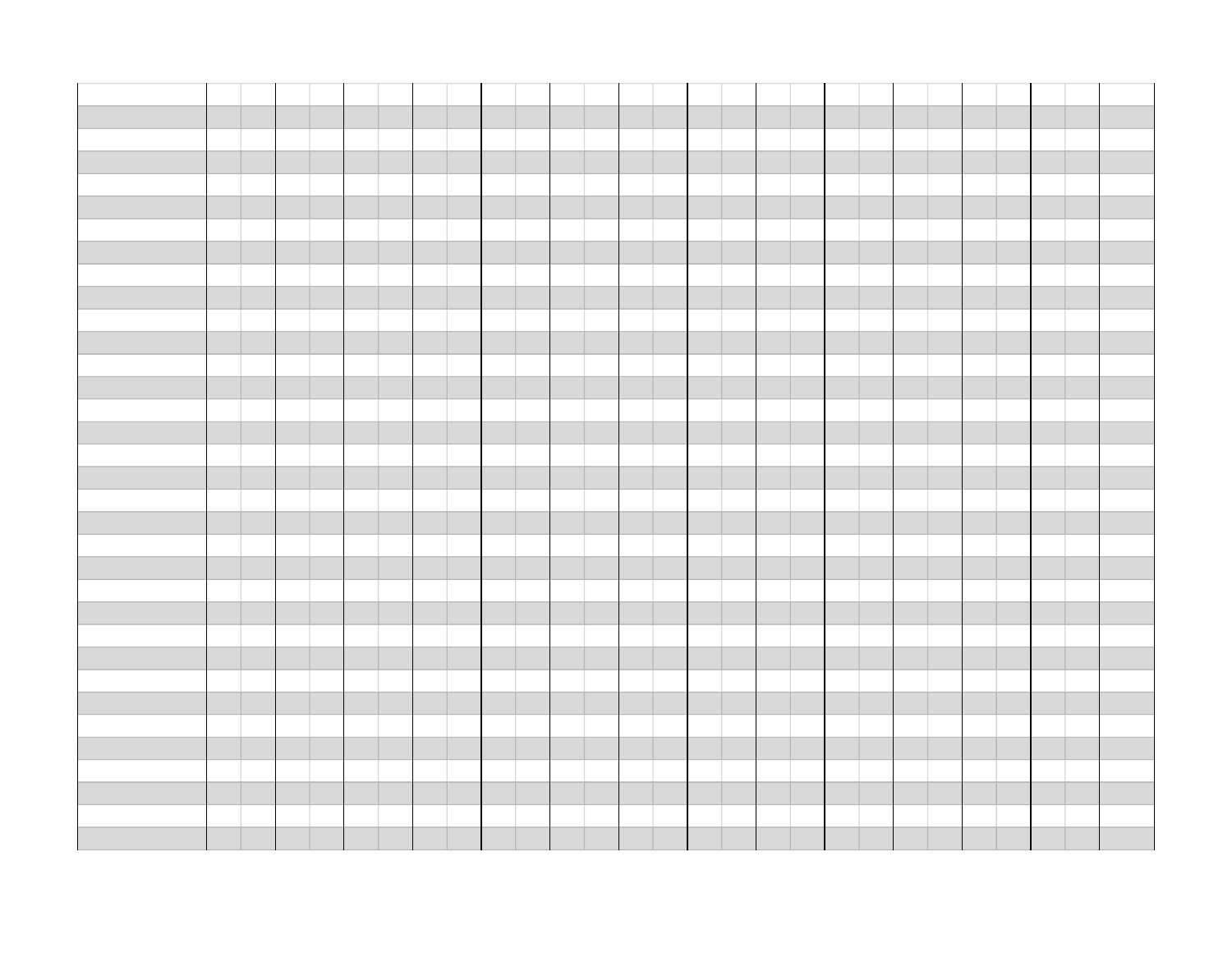|            | 114             | $123$ | 132 | 145 | 155 | 165 | 181 | 194 | 207 | 220 | $242$ | 275     | <b>SHW</b> | <b>Total</b>     |
|------------|-----------------|-------|-----|-----|-----|-----|-----|-----|-----|-----|-------|---------|------------|------------------|
| Kalkaska   | 12              |       |     |     |     |     |     |     |     |     |       | $\bf 8$ |            | $20\,$           |
| Millington | $\vert 9 \vert$ |       |     |     |     |     |     |     |     |     |       |         |            | $\boldsymbol{9}$ |
|            |                 |       |     |     |     |     |     |     |     |     |       |         |            |                  |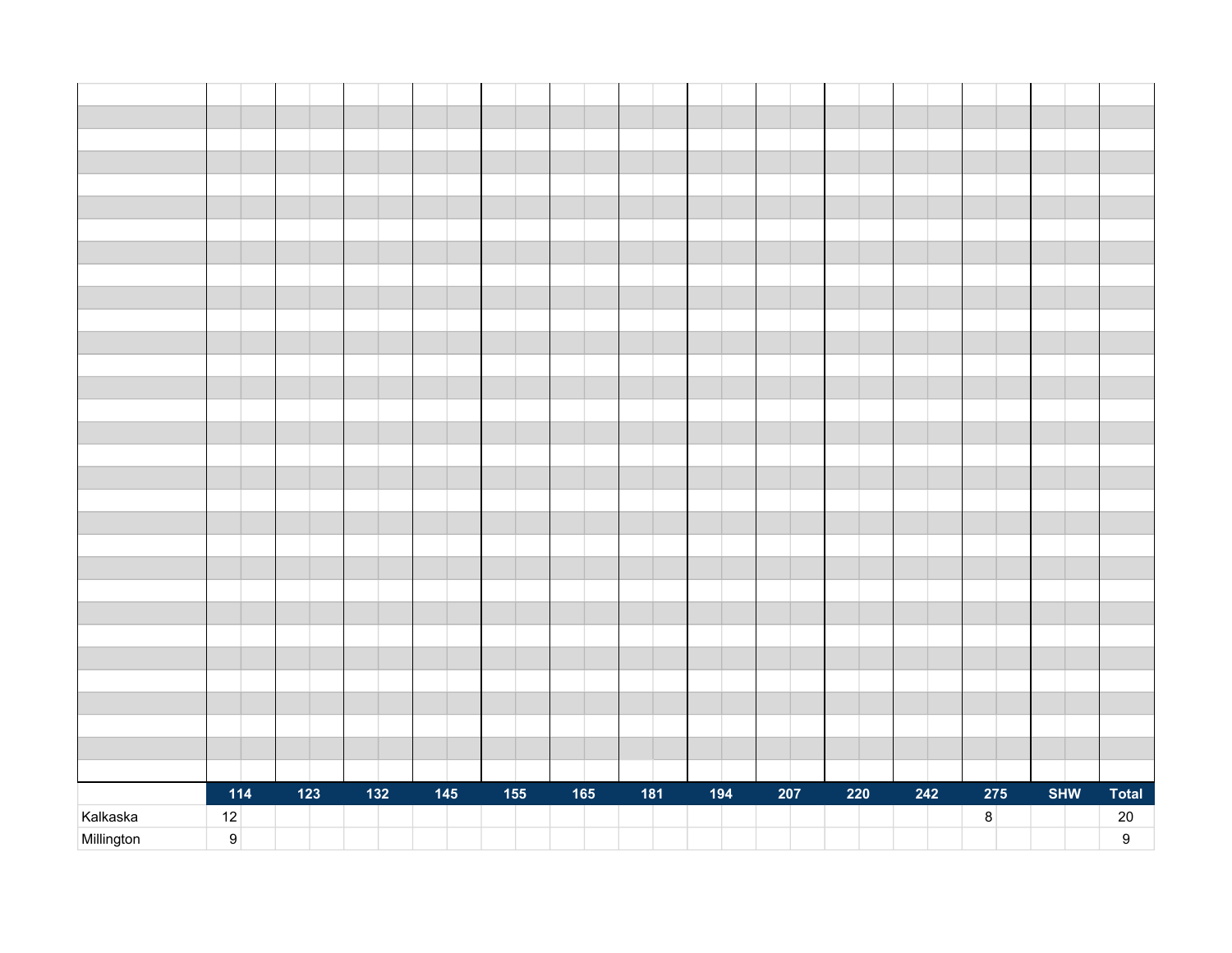| Kingsley             | $\bf 8$                   |                         |                |                         |              |                         |   |                  |                |                           |                         |                           | $\,6\,$                 |                  |                         |                  |                  |                         |                  | 14               |
|----------------------|---------------------------|-------------------------|----------------|-------------------------|--------------|-------------------------|---|------------------|----------------|---------------------------|-------------------------|---------------------------|-------------------------|------------------|-------------------------|------------------|------------------|-------------------------|------------------|------------------|
| Hartford             | $\overline{7}$            |                         |                |                         |              | $\mathsf 3$             |   |                  |                |                           |                         |                           |                         |                  |                         |                  |                  |                         | $\overline{7}$   | 17               |
| Clarkston            | 6                         |                         |                |                         |              |                         |   |                  |                |                           |                         |                           | 12                      |                  |                         |                  |                  |                         |                  | 18               |
| Onsted               | $\sqrt{5}$                |                         |                |                         |              |                         |   |                  |                |                           |                         |                           |                         | 3                |                         | $\overline{c}$   |                  |                         |                  | $10$             |
| Cros-Lex             | 4                         | $\boldsymbol{9}$        | $\overline{7}$ |                         |              | $\overline{7}$          |   | $\bf 8$          | $\overline{2}$ | 12                        | $\overline{\mathbf{4}}$ |                           | $\sqrt{5}$              |                  |                         |                  | $\,6$            |                         | $\,6\,$          | 68               |
| <b>Three Rivers</b>  | $\ensuremath{\mathsf{3}}$ |                         |                | $\mathbf 1$             |              |                         |   | $\,$ 5 $\,$      | $\mathsf 3$    |                           |                         |                           |                         |                  |                         |                  |                  |                         |                  | 12               |
|                      |                           |                         |                |                         |              |                         |   |                  |                |                           |                         |                           |                         |                  |                         |                  |                  |                         |                  |                  |
| North Branch         |                           | 12                      |                | $\overline{7}$          |              |                         |   |                  |                |                           |                         |                           |                         | 6                |                         |                  | 5                |                         |                  | 30               |
| Farwell              |                           | $\bf 8$                 |                |                         |              |                         |   |                  |                |                           |                         | $\mathbf 2$               |                         |                  |                         |                  |                  | $\mathbf{1}$            | $\mathbf{1}$     | 12               |
| Elk Rapids           |                           | $\,6\,$                 |                |                         |              |                         |   |                  |                |                           |                         |                           |                         |                  |                         | $\overline{7}$   |                  |                         |                  | 13               |
| Athens               |                           | $\mathbf 5$             |                |                         |              | 12                      |   |                  |                |                           |                         |                           |                         |                  |                         |                  |                  | $\overline{\mathbf{4}}$ |                  | 21               |
| Lake Orion           |                           | $\overline{\mathbf{4}}$ |                |                         |              |                         |   |                  |                | $\ensuremath{\mathsf{3}}$ |                         |                           |                         | $\bf 8$          | $\overline{\mathbf{4}}$ | $\boldsymbol{9}$ |                  |                         |                  | 28               |
| Flushing             |                           |                         |                | 12                      |              |                         |   |                  |                |                           |                         |                           |                         |                  |                         |                  |                  |                         |                  | 12               |
| Johannesburg-Lewis   |                           |                         |                | $\boldsymbol{9}$        |              |                         |   |                  |                |                           |                         |                           |                         |                  |                         |                  |                  |                         |                  | $\boldsymbol{9}$ |
| <b>CLHS</b>          |                           |                         |                | $\bf 8$                 |              |                         |   |                  |                |                           |                         |                           |                         |                  |                         |                  |                  |                         |                  | 8                |
| Marine City          |                           |                         |                | $\,6\,$                 |              |                         |   |                  |                |                           |                         |                           | $\overline{c}$          |                  |                         |                  |                  |                         |                  | 8                |
| <b>Gull Lake</b>     |                           |                         |                | $\mathbf 5$             |              |                         |   |                  |                |                           |                         |                           |                         |                  |                         |                  |                  |                         |                  | 5                |
| Henry Ford II        |                           |                         |                | $\overline{\mathbf{4}}$ | $\mathbf{3}$ |                         |   |                  |                | $\boldsymbol{9}$          |                         |                           |                         |                  |                         |                  | $\overline{7}$   |                         |                  | 23               |
| Northview Public     |                           |                         |                | $\sqrt{2}$              |              |                         |   |                  |                |                           |                         |                           |                         |                  |                         |                  |                  |                         |                  | $\overline{2}$   |
| Adrian               |                           |                         |                |                         |              | $\boldsymbol{9}$        |   |                  |                | $\mathbf 5$               |                         |                           |                         |                  |                         |                  |                  |                         |                  | 14               |
| De La Salle          |                           |                         |                |                         |              | $\bf 8$                 |   |                  |                |                           |                         |                           |                         |                  |                         |                  |                  |                         |                  | $\bf 8$          |
| <b>Birch Run</b>     |                           |                         |                |                         |              | $\,6\,$                 | 5 |                  |                | $\overline{7}$            | $\mathbf{1}$            |                           |                         |                  |                         |                  |                  | $\sqrt{2}$              |                  | 21               |
| Ionia                |                           |                         |                |                         |              | $\overline{\mathbf{4}}$ |   | $\boldsymbol{7}$ |                |                           |                         |                           |                         |                  |                         |                  | 12               |                         |                  | 23               |
| Utica                |                           |                         |                |                         |              | $\sqrt{2}$              |   | 4                |                |                           |                         | $\ensuremath{\mathsf{3}}$ |                         |                  |                         |                  |                  | $\sqrt{5}$              |                  | 14               |
| Almont               |                           |                         |                |                         |              | $\mathbf{1}$            |   |                  |                |                           |                         | $\bf 8$                   |                         | $\boldsymbol{9}$ |                         | 4                |                  |                         |                  | 22               |
| Martin               |                           |                         |                |                         |              |                         |   | 12               |                |                           |                         |                           |                         |                  |                         |                  |                  |                         |                  | 12               |
| Grandville           |                           |                         |                |                         |              |                         |   | $\boldsymbol{9}$ |                |                           |                         | $\,6\,$                   | $\boldsymbol{7}$        | 12               |                         |                  |                  |                         |                  | 34               |
| Yale                 |                           |                         |                |                         |              |                         |   | $\,6\,$          |                |                           |                         |                           | $\overline{\mathbf{4}}$ |                  |                         |                  |                  |                         | $\boldsymbol{9}$ | 19               |
| Brighton             |                           |                         |                |                         |              |                         |   | $\mathbf 1$      |                |                           |                         |                           |                         |                  |                         |                  |                  |                         |                  | $\mathbf{1}$     |
| Mona Shores          |                           |                         |                |                         |              |                         |   |                  |                | $\bf 8$                   |                         | $\boldsymbol{9}$          |                         | 5                |                         |                  | $\boldsymbol{9}$ |                         |                  | 31               |
| Holly                |                           |                         |                |                         |              |                         |   |                  |                | $\,6\,$                   |                         |                           |                         |                  |                         |                  |                  |                         |                  | $\,6\,$          |
| Pinconning           |                           |                         |                |                         |              |                         |   |                  |                | $\sqrt{2}$                |                         |                           |                         |                  |                         |                  |                  |                         |                  | $\overline{2}$   |
| <b>USA</b>           |                           |                         |                |                         |              |                         |   |                  |                |                           |                         | 12                        |                         |                  |                         |                  |                  |                         |                  | 12               |
| Independent(Sullival |                           |                         |                |                         |              |                         |   |                  |                |                           |                         | $\overline{7}$            |                         |                  |                         |                  |                  |                         |                  | $\overline{7}$   |